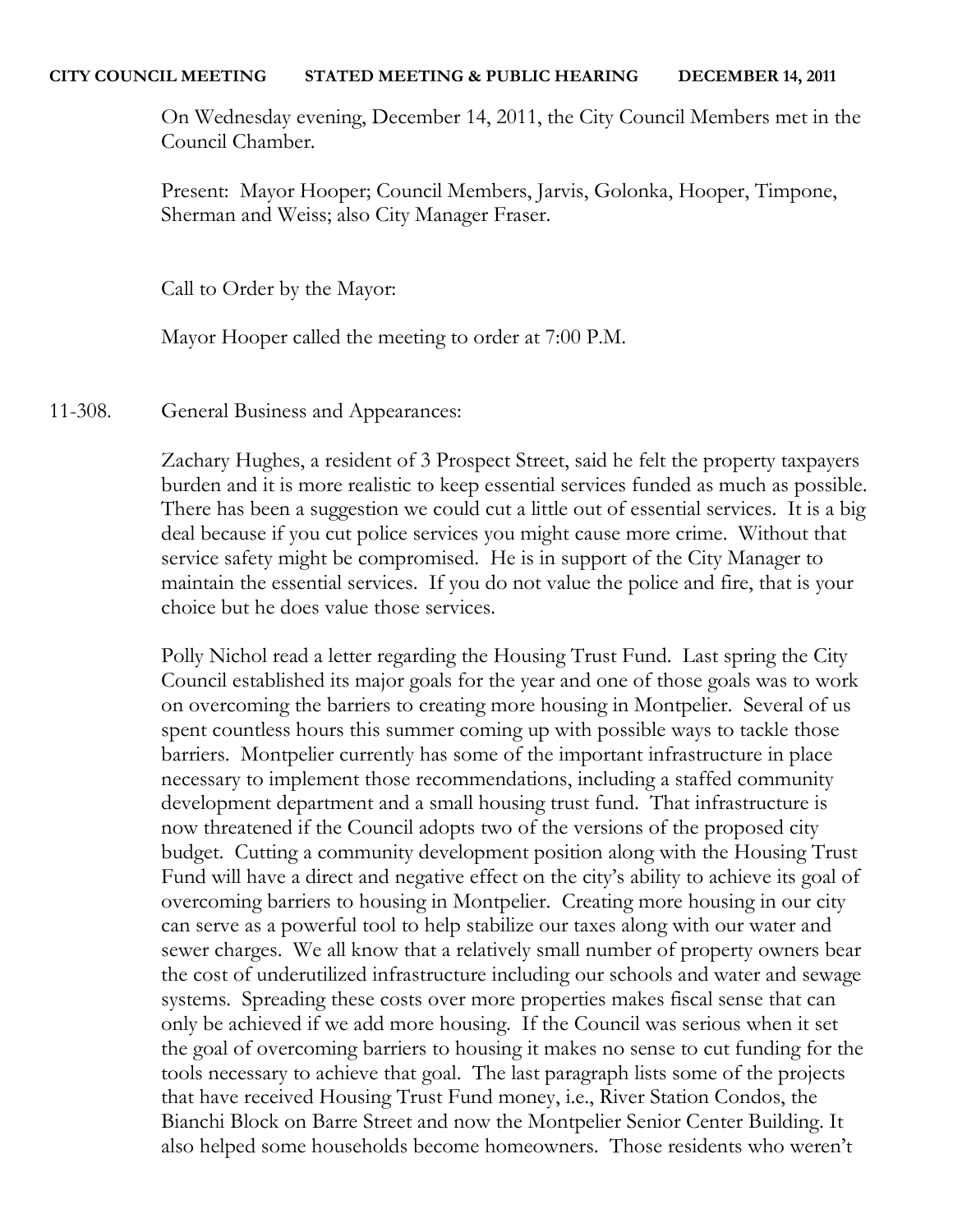here before are paying taxes, using city services, and many of them have kids in the schools. A community such as Montpelier with excess capacity it makes no sense to cut funding for the infrastructure that is so essential to meeting the city's goal of more housing. We urge you to reject this short sighted approach. It is signed by the Reverend Rebecca Clark, Rick DeAngelis, Jim Libby, Jack McCullough, Amos Meacham and herself.

Richard DeAngelis, the Town Service Officer, said his responsibility is to monitor and respond to emergency and social service needs on behalf of the town. In that capacity over the last several years what he has seen as the number one underlying factor contributing to those needs in the town is the lack of decent and affordable housing. The measures that Polly spoke about in her letter about the community development position and also the Housing Trust Fund are very tangible ways that we can respond to those needs in our community. He just wants to underscore how important that is to our most vulnerable citizens.

Casey Walsh spoke of an incident he was involved in with the Montpelier police department.

Jim Libby from the Housing Task Force said as far as he knows there are only three communities in the state, and Montpelier is one of them, that has a Housing Trust Fund. Burlington and Brattleboro are the other two communities. These are tough budget times but this is a good investment from a financial, social and community perspective. The folks who worked on the funding for 58 Barre Street would say this has been a key factor in terms of leveraging other funds and particularly when the federal funds for affordable housing are getting smaller. Those communities that can demonstrate they are willing to invest their tax dollars in affordable housing will have a competitive advantage, say nothing of the 30 homes they have helped create and all of the other positive community results.

Ken Russell who has been serving as Interim Community Development Specialist said he wishes them luck in making good decisions on the budget. He really liked working on the Barriers to Housing Committee and hopes the trust fund stands. It is a very important tool. He thinks their office is a dynamic part of city government.

# 11-309. Consideration of the Consent Agenda

a) Consideration of a "Declaration of Official Intent of City of Montpelier to Reimburse Certain Expenditures from Proceeds of Indebtedness" for the District Heat Project. City Attorney Paul Giulinai suggests that a reimbursement resolution be in place before any project costs are paid.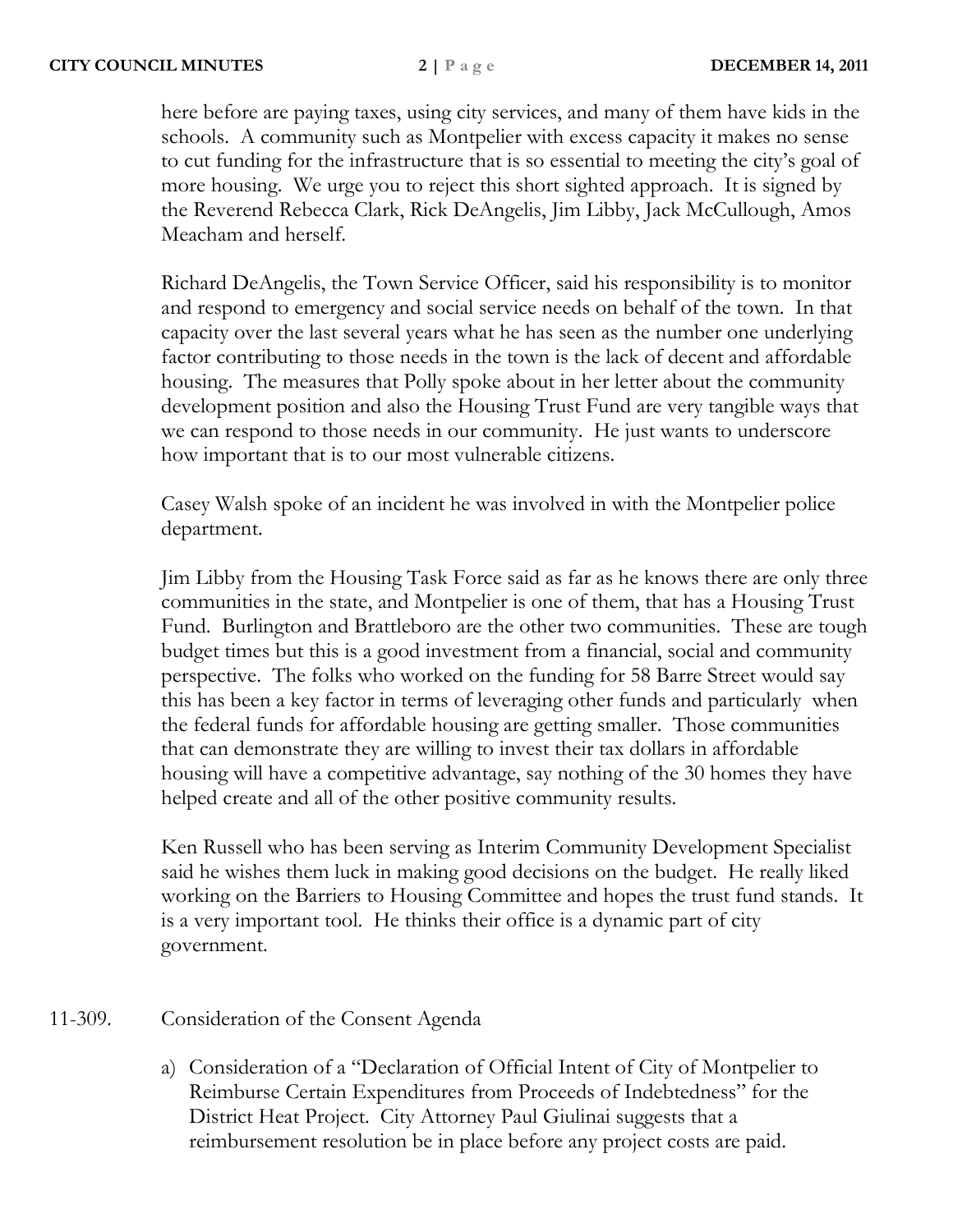- b) (Council tabled this item at their December  $7<sup>th</sup>$  meeting, requesting further information.)
- c) Consideration of Corrections to the 2011 Grand List (Errors & Omissions) as provided by the City Assessor's Office.
- d) Consideration of executing documents necessary to set the annual limit for the City's Health Reimbursement Arrangement. A copy of the "Summary of Material Modification:" is attached; Council is being asked to sign the "Formal Record of Action" and authorize the City Manager to sign the "Health Reimbursement Agreement Amendment."
- e) Consideration of becoming the Liquor Control Commission for the purpose of acting on the following:
	- 1. No applications as of "press time."
- f) Payroll and Bills

None.

Motion was made by Council Member Sherman, seconded by Council Member Hooper to approve the consent agenda. The vote was 6-0, motion carried unanimously.

Council Member Weiss said the "Declaration of Official Intent" was tabled at the previous meeting. This is a legal document and he is afraid there won't be any reference in the minutes of tonight's meeting that they approved it. Council Member Weiss moved that the Declaration of Official Intent be removed from the table and approved. Council Member Golonka seconded the motion.

Mayor Hooper called for a vote on the motion. The vote was 6-0, motion carried unanimously.

11-310 Setting of "approximate times" for the following agenda items.

The City Council Members set approximate times for each agenda item and upon a motion duly made and seconded by Council Members Weiss and Jarvis it was approved on a vote of 6 to 0.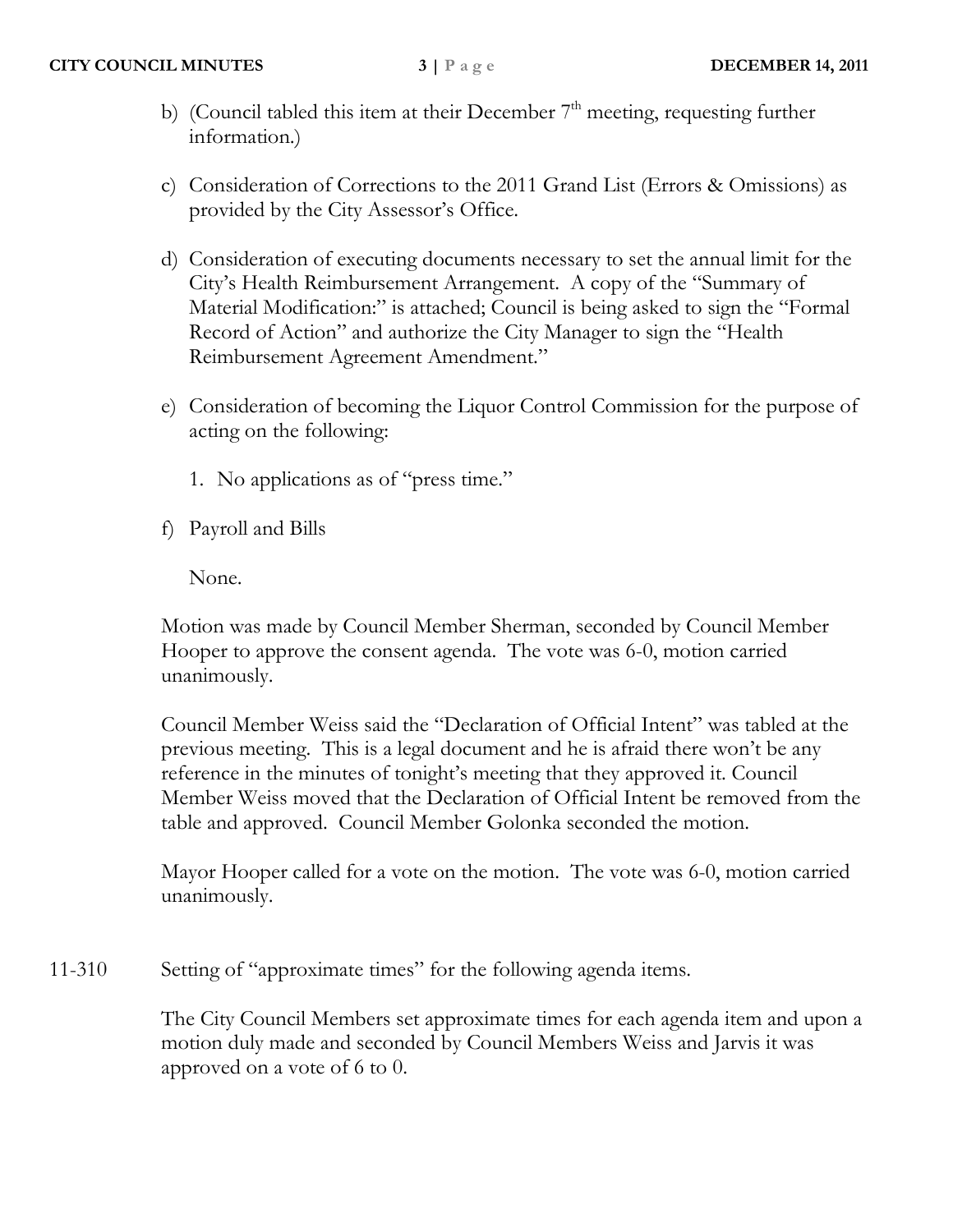# 11-311. Presentation of the 2011 Way to Go "Carbon Cup."

- a) Tom Horn, from the Vermont Energy Investment Corporation (VEIC) is making this presentation to the City for its efforts to encourage participation, save energy and reduce greenhouse gas emissions from transportation during the *Way to Go Week* (May 16-20, 2011).
- b) He will also give an award for participation to National Life, many of whose participants are Montpelier residents.
- c) Recommendation: Receive award.

One of Tom Horn's roles is to manage the Way to Go Program which is an awareness program to get people out of their cars and try other means of commuting to work or wherever they may go. It is very pleasing for him tonight to be able to present two awards to the Montpelier community. The first award goes to National Life and they get a participation award with the Governor's signature. National Life has been a great partner in Way to Go. They are a large employer, and for them to win a participation award is a big deal. It takes a lot of people in a large company to get the percentages up to win it. The second award is the Carbon Cup. This was presented to a community, a small business and a large business only for three aspects of participation. One is the level of participation, which is basically how many people signed up. The second element is how long they signed up for. It's the level of engagement. The third is what was the per capita carbon reduction during that week? They had a lot of help from the Central Vermont Regional Planning Commission, National Life, GMTA and other groups. The Carbon Cup is a big deal. Montpelier is the first inaugural community to win the Carbon Cup, and the competition was intense. They had over 180 towns in Vermont participating which is over 75 percent of the towns. They had 50 towns outside of Vermont participating.

Mayor Hooper accepted the Carbon Cup on behalf of the City of Montpelier.

- 11-312. Consideration of an appointment to the City's Conservation Commission.
	- a) There has been an unfilled seat on this board since Anthony Irrapino stepped down approximately a year ago.
	- b) Alex Hoffmeier has indicated that he is very interested in serving on the Conservation Commission and former Chair, Kris Hammer, wrote that "Alex would be a great asset to the Commission."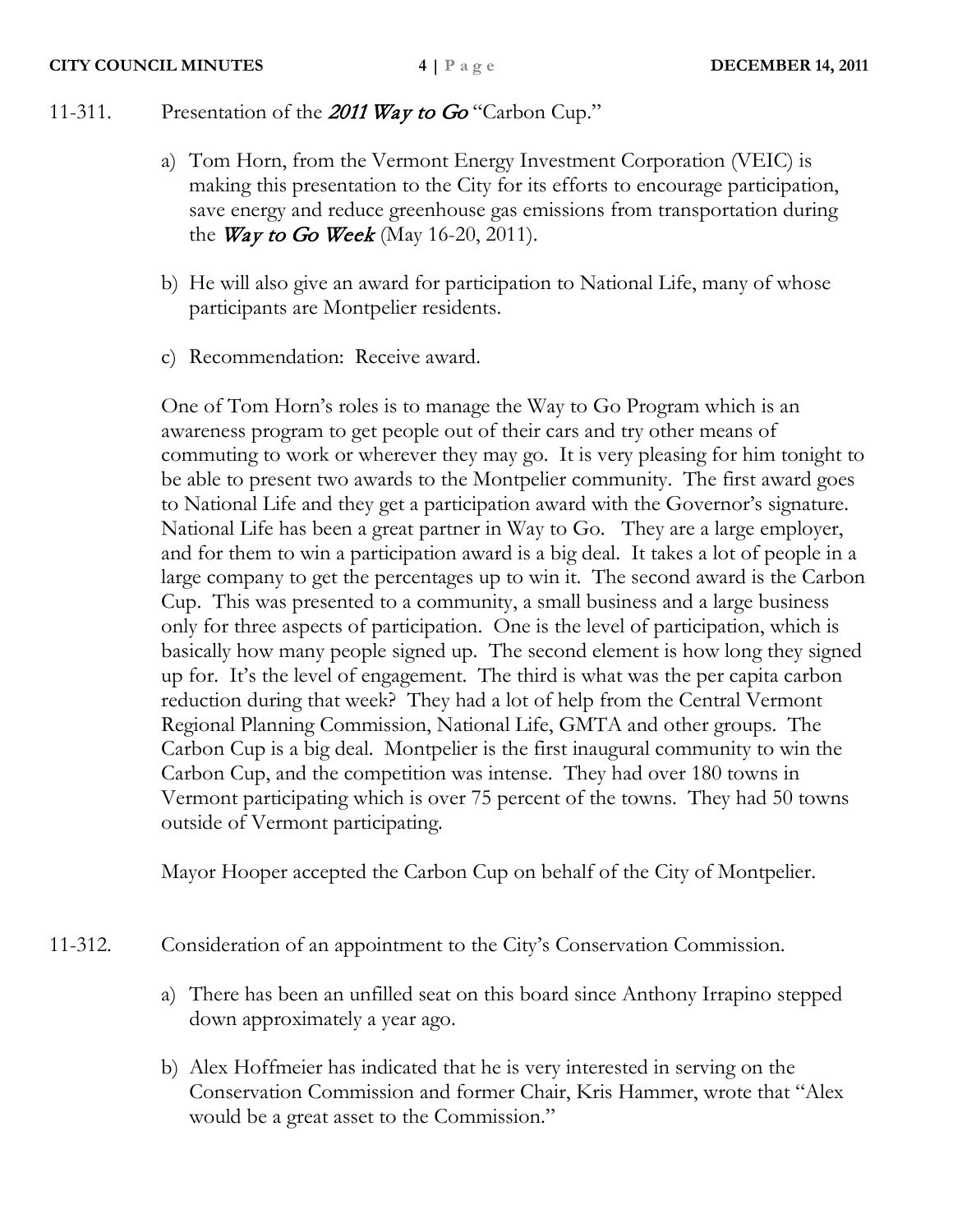c) Recommendation: Meet Mr. Hoffmeier; appointment to fill the unexpired 4 year term until June, 2012.

Mr. Hoffmeier said he has lived in Montpelier for three years. He has a background in environmental science, natural resource management and landscape planning and design. He thought this would be a great opportunity to use his skills and knowledge in a great town.

Motion was made by Council Member Sherman, seconded by Council Member Timpone to appoint Alex Hoffmeier to fill the unexpired term on the Conservation Commission that ends June, 2012. The vote was 6-0, motion carried unanimously.

# 11-313. Establish City Council's Budget Priorities

Mayor Hooper said she feels their obligation is first and foremost with the health, safety and welfare of the community of Montpelier and fire, police and public works form those core services. She also asked questions about whether or not it was possible to review how we offer some of those services.

Council Member Weiss asked what services are core to the work of the city government. His answer is the key service is the management of city government and it encompasses the very important aspects and components of Montpelier's population. This city is a business with financial operations bordering on \$50 million annually with a payroll of some 100 persons. It is one of the largest businesses in Washington County. Yet, it operates without either a business or a strategic plan. Is there an alternative way to provide these services? The management of this city is defined by the City Charter. In so doing it gives prime authority to the position of the City Manager with less authority going to the Mayor and even less authority going to the Council. A start to considering an alternative way in the management of the city is to review and revise the charter to enable the city in making parity between and among the Council, the Mayor and the Manager. In so doing the services wanted and needed within the city will be analyzed and appropriate decisions made. Should property taxes support these services or should they consider alternative revenue sources? Property taxes and fees will continue to be the major sources of city services. It can be supplemented by other revenue sources, such as the state contribution in lieu of taxes. However, supplemental revenue sources aren't permanent. They are dependent upon the whims of state sources.

Council Member Jarvis said the core is services that are offered in all municipalities in Vermont. She had broken it down into four rings: Emergency Response and Basic Public Works, the second ring tranquility professional management and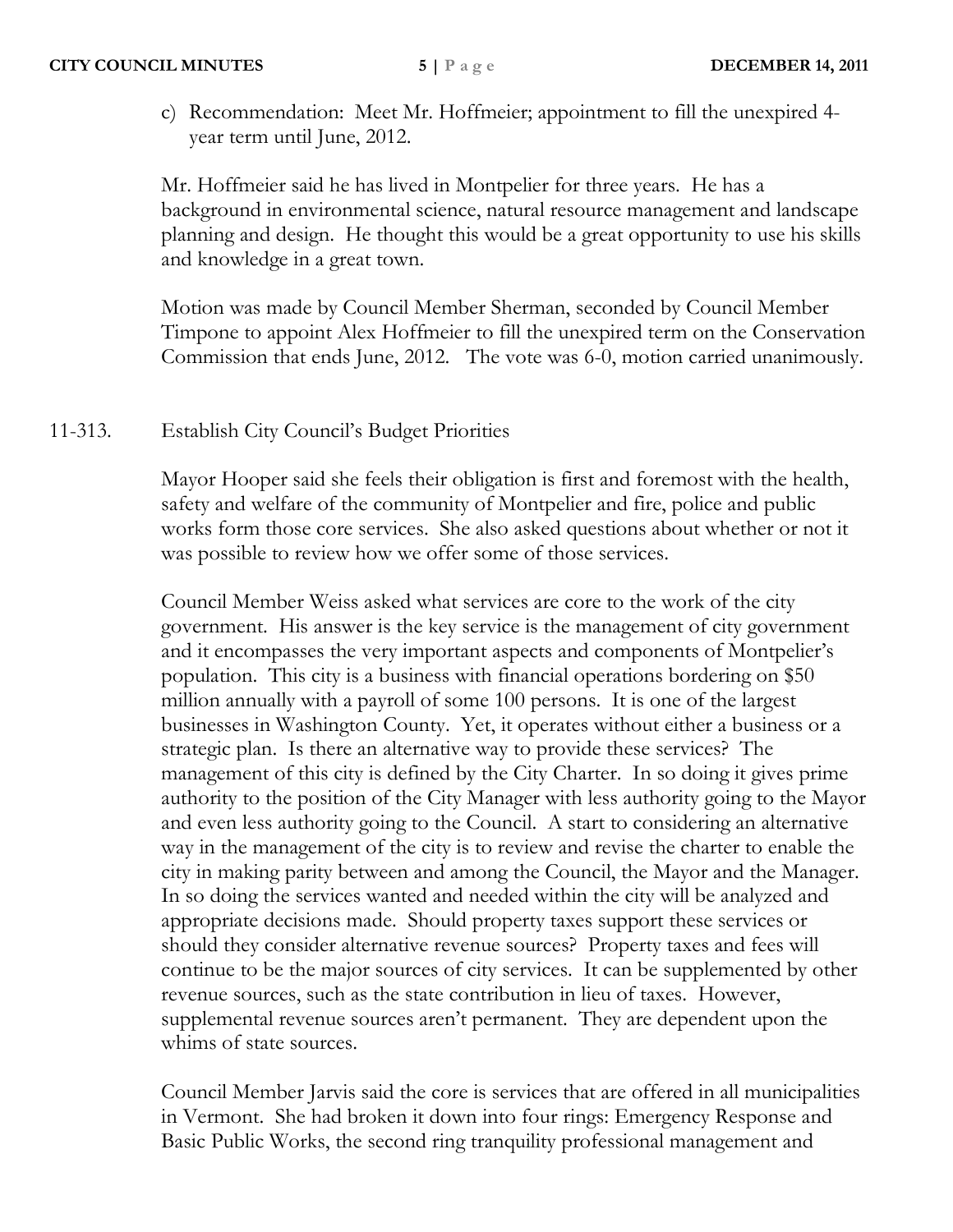responsible government with professional land use regulations. The third ring quality of life issues and the fourth ring contributions to outside agencies.

Council Member Sherman said in terms of core services it seems we operate as a balance system and all of the parts belong. Certainly, public safety and public works are critical parts as well as land use planning and zoning. We couldn't get along without administration and couldn't get along without infrastructure. Those are the biggest pieces. In this balance she sees there is a critical place and need for community services. The balance needs to be maintained. Possibly the whole budget could be reduced or shrunk but she doesn't see that any of the parts can be eliminated. The community services are the long term ones included in the budget. Closely related to public safety is the Justice Center. It's preventive but connected to safety. She thinks the  $3<sup>rd</sup>$  of July celebration is vital and wouldn't cut those out. The smaller budgets will be hit hardest by 2 to 5 percent cuts but the cuts need to be shared because it is the balance that makes the city the vibrant place we all want to live.

Council Member Hooper said they need a sustainable budget and he doesn't know what that means as far as personnel. Sustainable obviously has to do with how big our grand list is, how many people living in town, and we would be cutting off our nose to spite our face if we reduced our investment in growing the city because it isn't big enough to sustain where it is now. The Justice Center is a wonderful thing but it is a state responsibility. He loves the city for its park, trees and events they sustain and he hopes they can continue to keep those.

Council Member Golonka said ultimately the city can't be all things to everyone and they have tried to do that in a lot of areas. He thinks efficient delivery of services through our regionalization efforts with municipalities will help. The idea of mutual aid is not fair to the city of Montpelier. Outside communities should spend more for the benefit of having a full-time fire, police and ambulance up and ready.

Council Member Timpone said what they don't want to lose which is what they all care about for Montpelier but at the same time we need to have a sustainable community to live in. Their property taxes are too high. It is finding that balance which she isn't sure will be done in one budget cycle. We need to take a hard look at the outside agencies. It is going to be hard between sustainability and keeping the community we want and love.

Mayor Hooper said with the outside agencies over the past several years we set a policy at the beginning of the budgeting process which has been where we will put the outside agencies in our budgets provided they don't ask for additional money. It is a cost containment measure. If an agency requests to be funded at a higher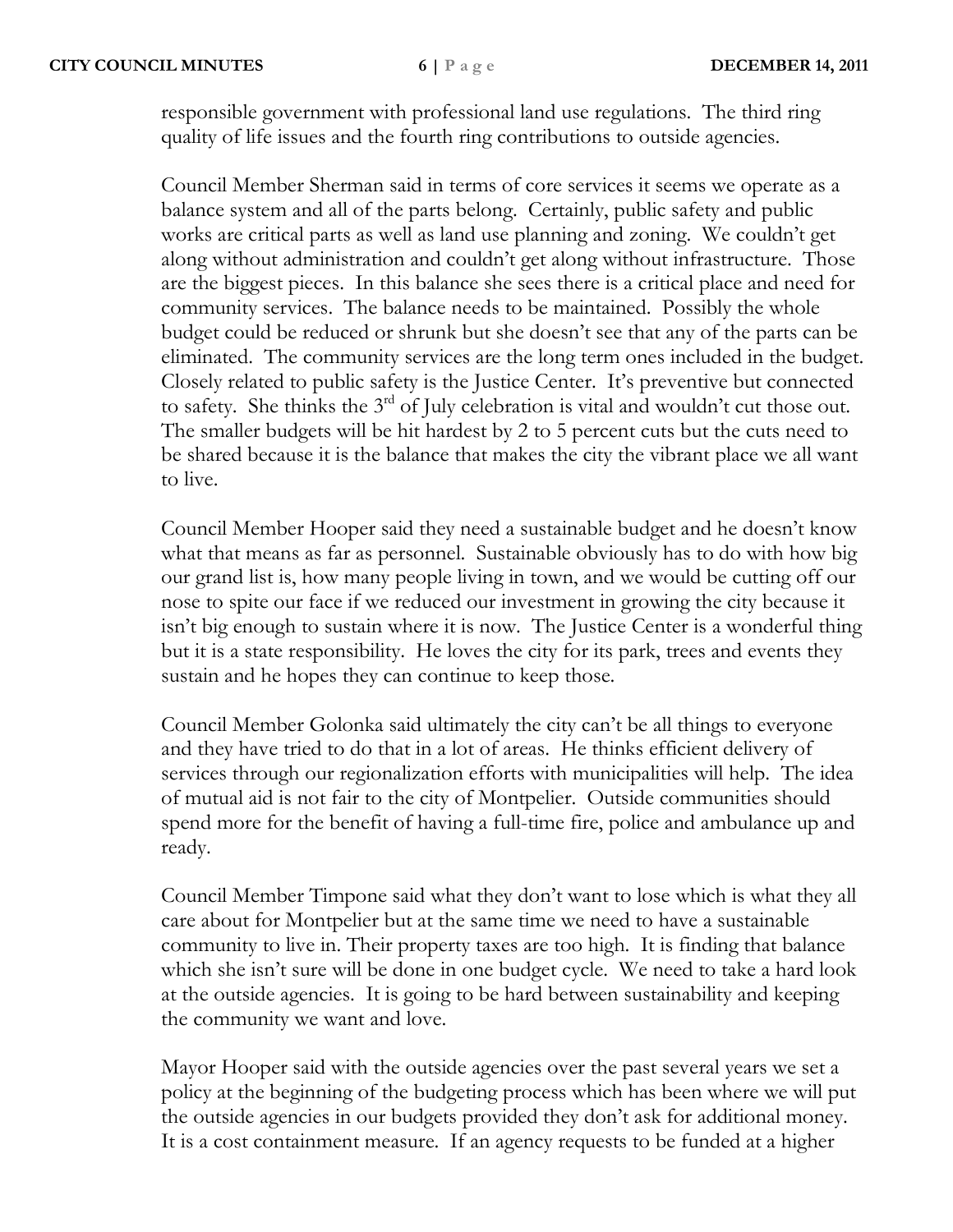level we require them to petition back on the ballot and ask if the voters would support it. We have kept virtually everything level funded. She spoke about looking for reductions in the core service areas or continuing the pressure the Council has been working on to regionalize services with fire, police and ambulance. Are you interested in looking for the deep cuts that have been suggested within this budget cycle or are you interested in continuing strategy of how to pull down the costs over time?

Council Member Sherman said they need to look at this and if they try to accomplish it all in one year it's going to be very painful. Regionalization is important. The suggestion of looking at regional dispatch sounds like a good move and shows a movement in the right direction.

Council Member Weiss said regionalization is a key but we need to start regionalization on the outside communities that are utilizing services and costing this city expenses, and unless they pay their fair share we ought not to be providing those services to them. He doesn't think a 3 percent cut across the board is a deept cut. The Senior Center ought to be imposing or requesting fees from every community whose citizens use the center. When the Justice Center makes their presentation more than 50 percent of their services are going to non-Montpelier residents. Those communities should be paying for this. That's a part of regionalization.

Council Member Timpone asked how we get them to pay.

Mayor Hooper sent the Council a memo saying the areas she would like to look at in the consolidation of services with Barre City. If that is not possible, look at dispatching services during low volume time and sending it back to the state. Also look at the consolidation of police, fire and emergency services with Barre during the low volume times. She wonders if there is an ability for the two cities to put their heads together to figure out a way to do this.

City Manager Fraser said he believed the two Police Chiefs have talked and were looking at doing things together but it does require other members of the region as well. It is important to note that when we talk about dispatch we speak for 16 other communities who we are already providing regional dispatch. Then there is Berlin and Barre Town who are in our region that complete the picture and are certainly geographically situated. There is interest from Police Chief Facos and Chief Bombardier to lay something out.

Mayor Hooper said Alan suggested we continue reaching out to other communities.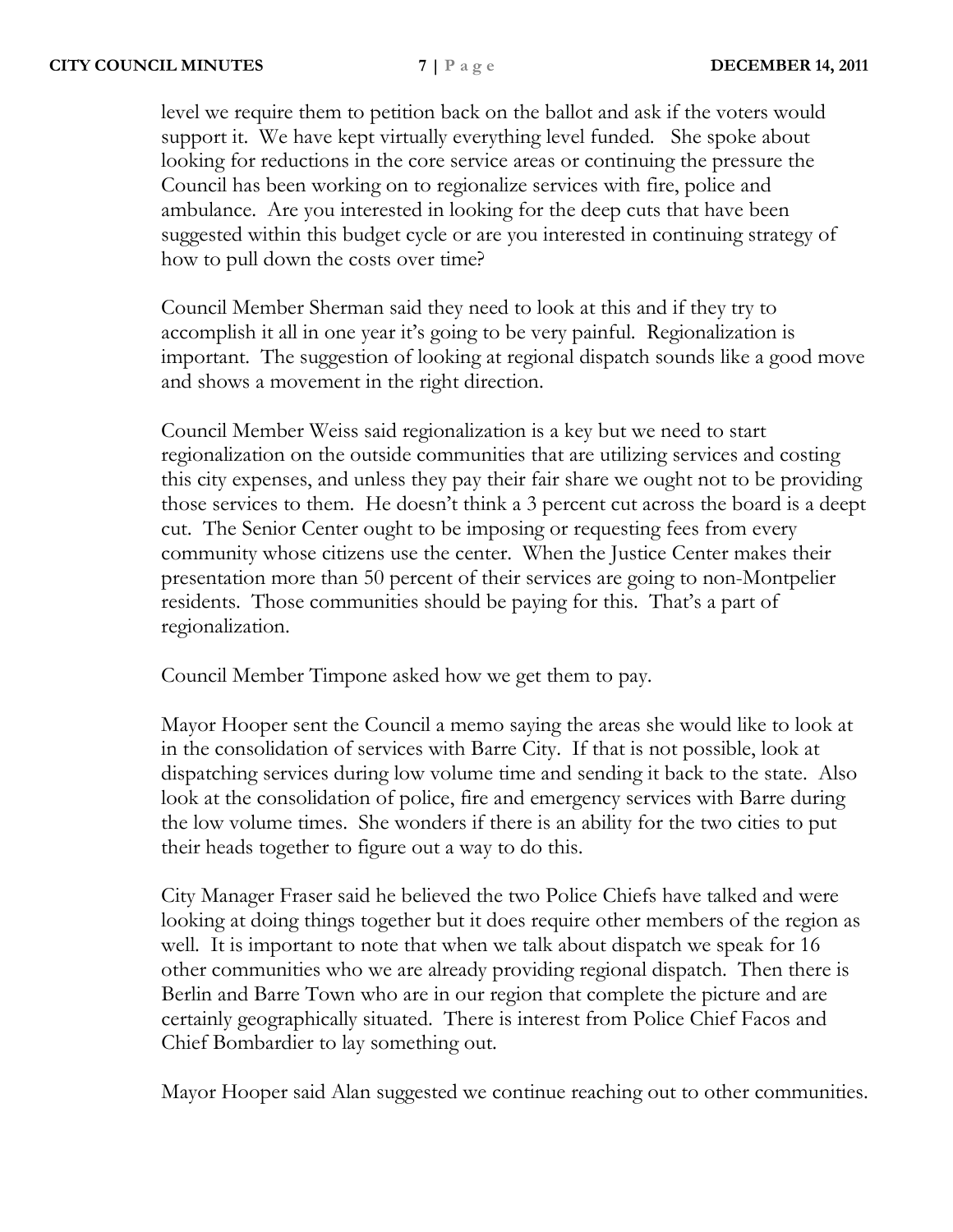Council Member Weiss said they should talk about the 1 percent tax for local options. A gentleman back here indicates we could get \$750,000 a year from local options taxes is revenue that needs to be considered.

Council Member Hooper said he has been opposed to the local options tax since he got here. He is much less opposed to it and perhaps in favor of it now. He still sees deficiencies in it. It is still more aggressive than a property tax and a kind of hidden tax. It's not great but it does go towards taxing some other people for the services they use and he would support it at this time.

Council Member Weiss said the question becomes, what do they do with that \$750,000? There is one proposal to reduce taxes and another proposal to commit all of that money to improving the infrastructure of the city. The idea has merit but they have to know in advance where that money is going.

Council Member Timpone said the only way she would support it would be if they had clear policy guidelines on how it is going to be structured and what it is going to pay for.

11-314. Complete review of Operating Budgets for Administration, Community Justice Center, Cemetery, Planning & Development, Parks and Senior Center.

# **Green Mount Cemetery;**

Patrick Healy, Superintendent said the cemetery budget is reviewed, scrutinized and adjusted by five taxpaying publicly elected Montpelier residents before it even gets to Bill's and Sandy's desks. Those five residents are the elected Cemetery Commissioners. Cemeteries are a basic but often overlooked core services to communities since the beginning of time. Calais has a municipal cemetery. There are 1,900 cemeteries in the state of Vermont, most of which are owned by the town. Cost saving measures are taken throughout the years – the biggest one is using the Corrections labor crew. The potential savings or value added is \$100,000 a year. Lately they have been using a work camp crew out of St. Johnsbury. It is \$1,000 a week and they are paying \$23,000 a year and it works out to about \$5 per hour per man. The cemetery has been using a work crew since 1981, and they may have been one of the pilot projects for the Corrections Department. If they were to look at privatization, they are talking at least \$25 per hour per man. Other cost saving measures are their diversity. When he first started they just had lots for full caskets and now they have them for cremations and combinations. There is even an area in the woods with no grass to cut. They have also diversified with the city as far as mowing parks and he plows parking lots for the city for an income. They position share with the Department of Public Works and they are also sharing equipment. Their mini excavator is presently down on the bike path doing the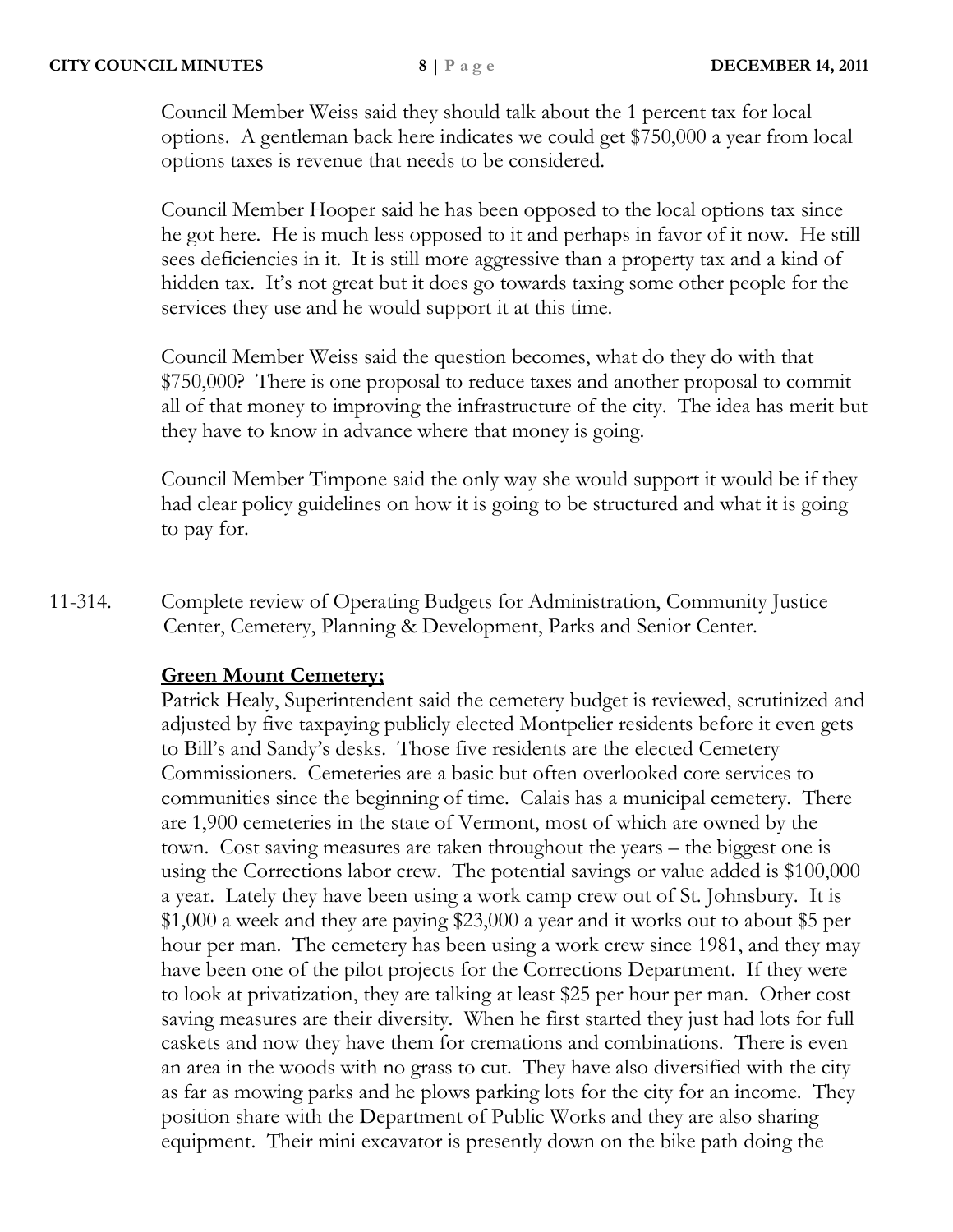finished work on the flood mitigation project. Other things the Commissioners have done throughout the years is they don't give any bonuses to their employees except their shared position is a unionized position as of last July. There is a merit bonus. He doesn't receive any insurance payoff and doesn't take any insurance from the city. They no long have cell phones. They found the cell phones were not a tool for the public but a tool for a few of the funeral directors to reach him. In their situation where the public is not dealing with cemeteries on a regular basis the cell phone just became a tool for a few businesses so they got rid of it.

Council Member Golonka asked how often they reviewed the fees. It looks like the revenue is a little static and it has been that way for a couple of years.

Superintendent Healy said they review them every two years.

Council Member Golonka said the grave openings are down to zero in the budget.

Superintendent Healy said they are now splitting them up between cremation and casket burial rates. When he started with the cemetery 25 years ago they only had one cremation and now they are doing 60 to 70 percent cremations. They are in competition with other cemeteries around – Berlin, Middlesex, and the Veteran's Cemetery. When the Veteran's Cemetery opened they probably lost 10 percent of their business. If you were to go up to the Berlin Corner Cemetery past Applebee's way back in the 70's that was all country. When he started here they were selling four graves for the price of one grave at Green Mount Cemetery. People are shopping for plots.

Council Member Weiss told Patrick that roughly half of his operating budget comes from the city. What about charging non-Montpelier residents more for services than you charge Montpelier residents? Why couldn't it apply here?

Superintendent Healy said it could. The issue is the definition of resident. Did they ever pay taxes in Montpelier? Did they retire to Florida and now they are a resident of Florida but pay taxes in Montpelier for 25 years and come back. Do you say your brother is a resident in Montpelier so can he buy the lot for you and transfer it?

Mayor Hooper asked what were the consequences of a 10 percent cut to the cemetery budget.

Superintendent Healy said they would strongly look at labor and it would be either his assistant's position or cutting back his position. It would be a drastic cut of \$10,000 or \$20,000. They would look at everything from cutting his position back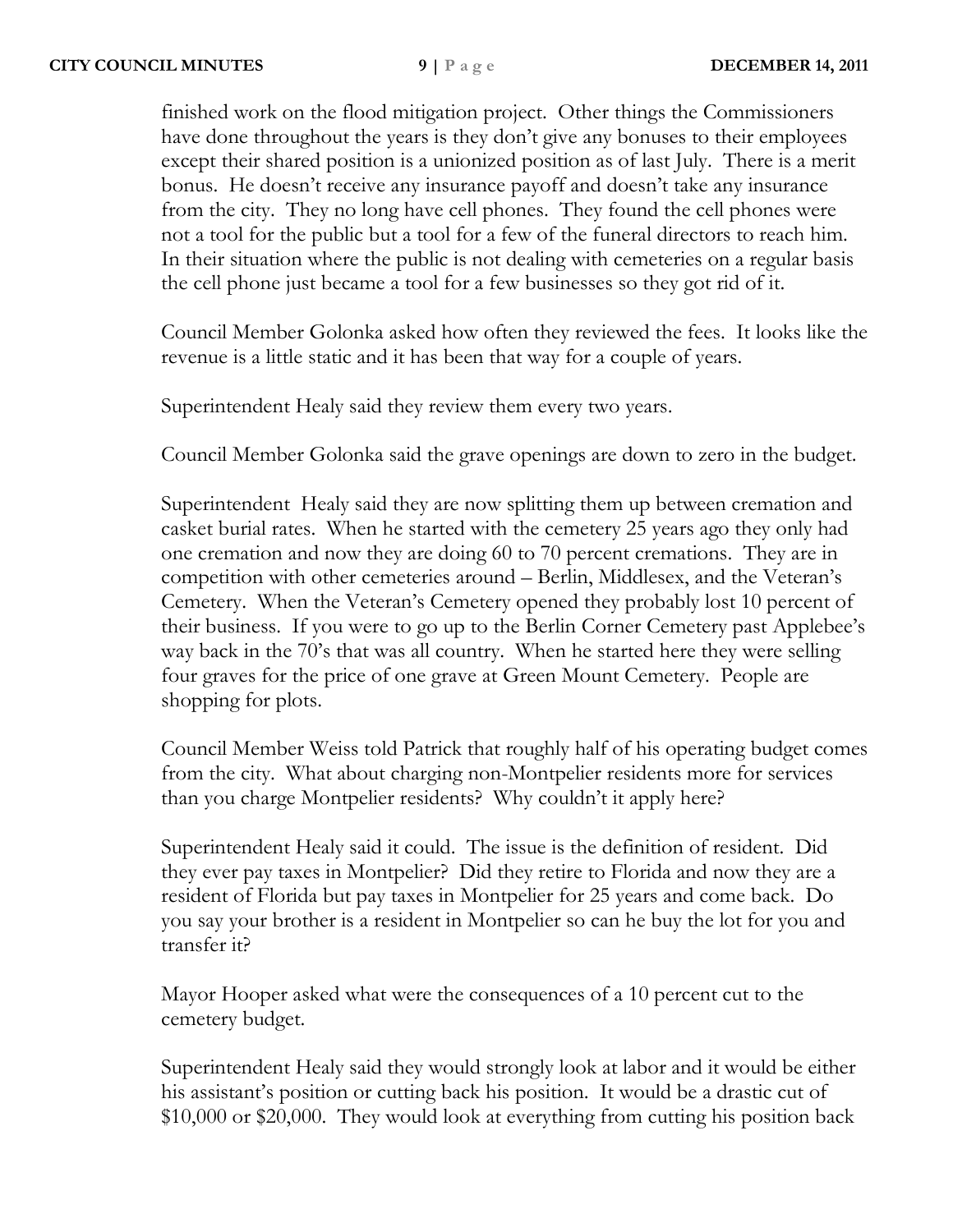and also closing the cemetery for a certain amount of time each year. Most of their costs are fixed and not discretionary.

### **Community Justice Center:**

Yvonne Byrd, Community Justice Center Director introduced her staff, Alfred Mills and Judy Gibson; John Gorczyk who is the Chair of the Citizens Advisory Board, and Marion Drew who volunteers with two COSAs and the Reparative Board. She handed out a memo to the Council along with revenue and expense figures. The mission is to promote and provide restorative responses to conflict in crime. It is here in our communities where we feel the impact of such events. For re-entry services currently this fiscal year they are funded to serve 10 people coming out of jail and next year it will be 8 people. They are finding the people they work with are benefitting from having a group of three people from the community to volunteer and meet with them on a regular basis to make the best decisions possible. Their observation is they are successful in building lives and not committing other offenses. They continue to have reparative boards with six meetings a month with potential to serve 70 new clients each year. The number they have each year goes up and down depending on the judge and time of year. Seventy-four percent of the people who have been accepted completed the program successfully. The reparative boards are seeing people at various stages of their journey through the criminal justice system and they have had people who have been convicted of an offense and then as part of their sentence being asked to go back to the community and meet with folks to talk about what they did and to address what contributed to the offending in the first place. Studies have shown it reduces their reoffending. In the past year they have worked out a protocol with the court to allow them to work with people who are sentenced but their sentence is to come to the reparative board as opposed to being on probation. They have been having an increasing number of referrals from the Police Department for their pre-charge program, our restorative justice alternative. This is especially true for teenagers and young adults who are doing relatively low offenses but left unaddressed would ramp up to be a problem. This way these young people can have a learning opportunity as opposed to a punishment and avoid having a record that might impact their chances of succeeding in the future.

With all of their programs they are committed to victim support reaching out to crime victims to offer information referrals and community support. They always invite victims to the table and communicate with them. They also have done and will continue to be conveners of community dialogue around issues related to crime and conflict. On the prevention level, which is also used as an intervention for people who have committed offenses, they continue to offer the insights into conflict class they created at least three times a year.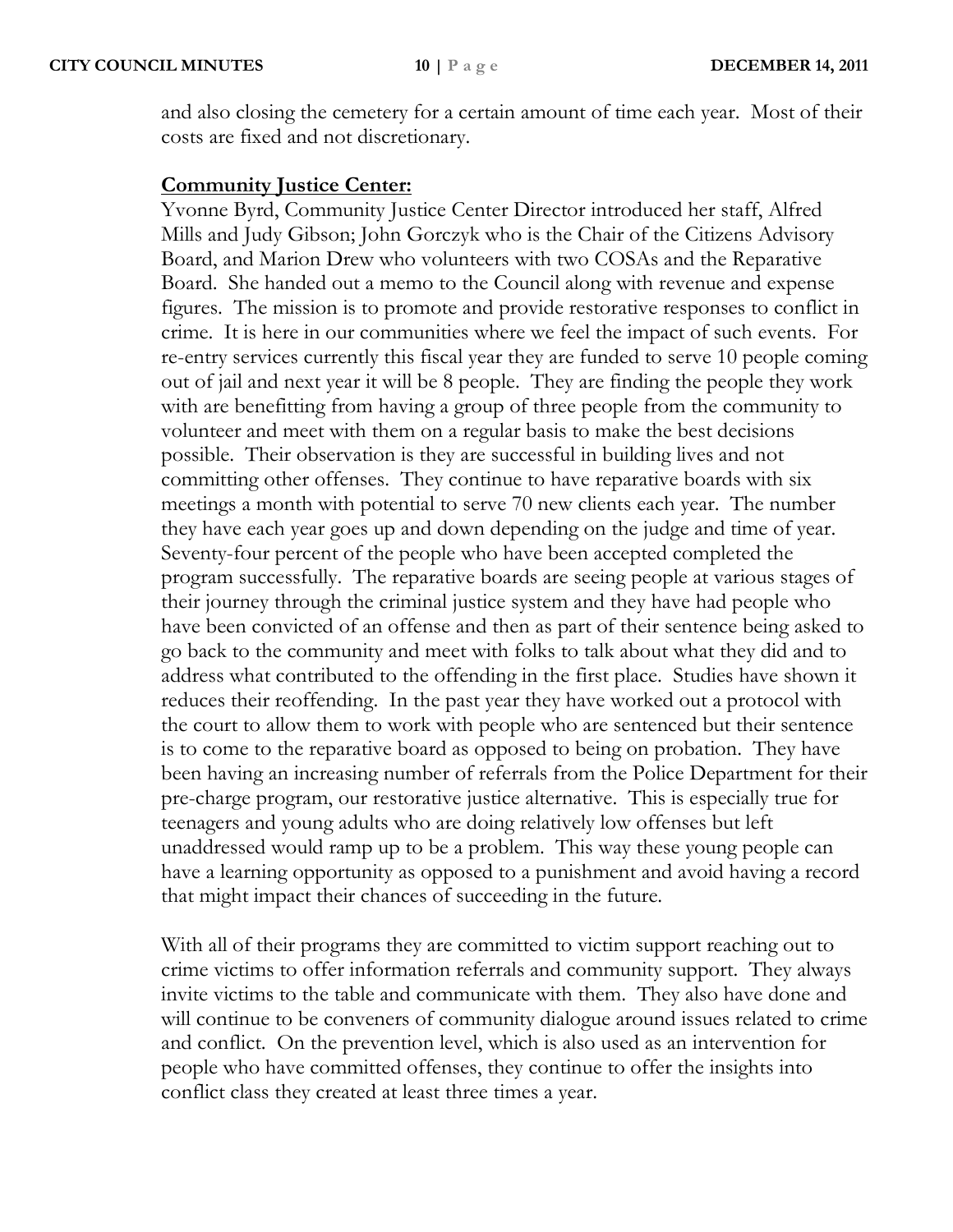She gave out statistics of the service they have provided to Montpelier and different towns.

Council Member Golonka asked why should Montpelier bear the burden of the state push down of mandated services and now you are asking for a subsidy from the City of Montpelier again. In an era where they are looking to cut 3 to 5 percent in our core services why should the Justice Center get 44 percent increase? He can't justify that increase.

Community Justice Center Director Byrd said one of the handouts sheds a little light on that. The time when this budget was put together is way earlier than when they secure the grant funding so it is a forecast. She is really busy securing additional funding and she thinks their expenses will come out less.

John Gorczyk added they met with the Department of Corrections and Bill Fraser to look at the question of regionalization. The Legislature is looking fairly aggressively at the problems they have right now with the cost of corrections and the fact that the incarcerated population has more than tripled in the last 15 or 20 years despite crime being relatively flat or even down. Montpelier is part of the state and the fact that the state is now spending \$130 million on corrections is a problem that trickles down to the City of Montpelier. The state recognizes that incarceration is quite often a very ineffective and sometimes counterproductive response to crime. We know that the restorative programs and the reparative programs have a 22 percent reduction in re-offense rate regardless of offense type so it is important from a public policy perspective to try to make greater utilization of that. It is clear that the Legislature is going to be looking at alternative ways when dealing with this issue of crime and justice. It is becoming clearer that the Legislature has an investment in alternative ways of dealing with this issue. The justice centers represent probably one of their best options. It's not going to go away and they will continue to invest in it. When they met with the department they were trying to figure out how to expand the reparative program county wide recognizing that some towns don't have the capacity or the volume to justify a full blown justice center. They asked them to put together a proposal to allow us to take on responsibility for administering reparative programs in some other communities in Washington County. They put together a budget and gave it to them that would cover the operating costs associated with administering those services. In order for them to do this they are aware of the fact that the taxpayers of Montpelier are concerned about tax rates in this town and if you want Montpelier to take on that responsibility Montpelier needs to cover more than just the cost of doing so. They need an incentive to do so, and that incentive needs to be cash that starts to reduce the city contribution to this program. Having said that he doesn't think it would be a good idea to reduce the city's contribution to zero because it is important that Montpelier has a stake in the game. When they started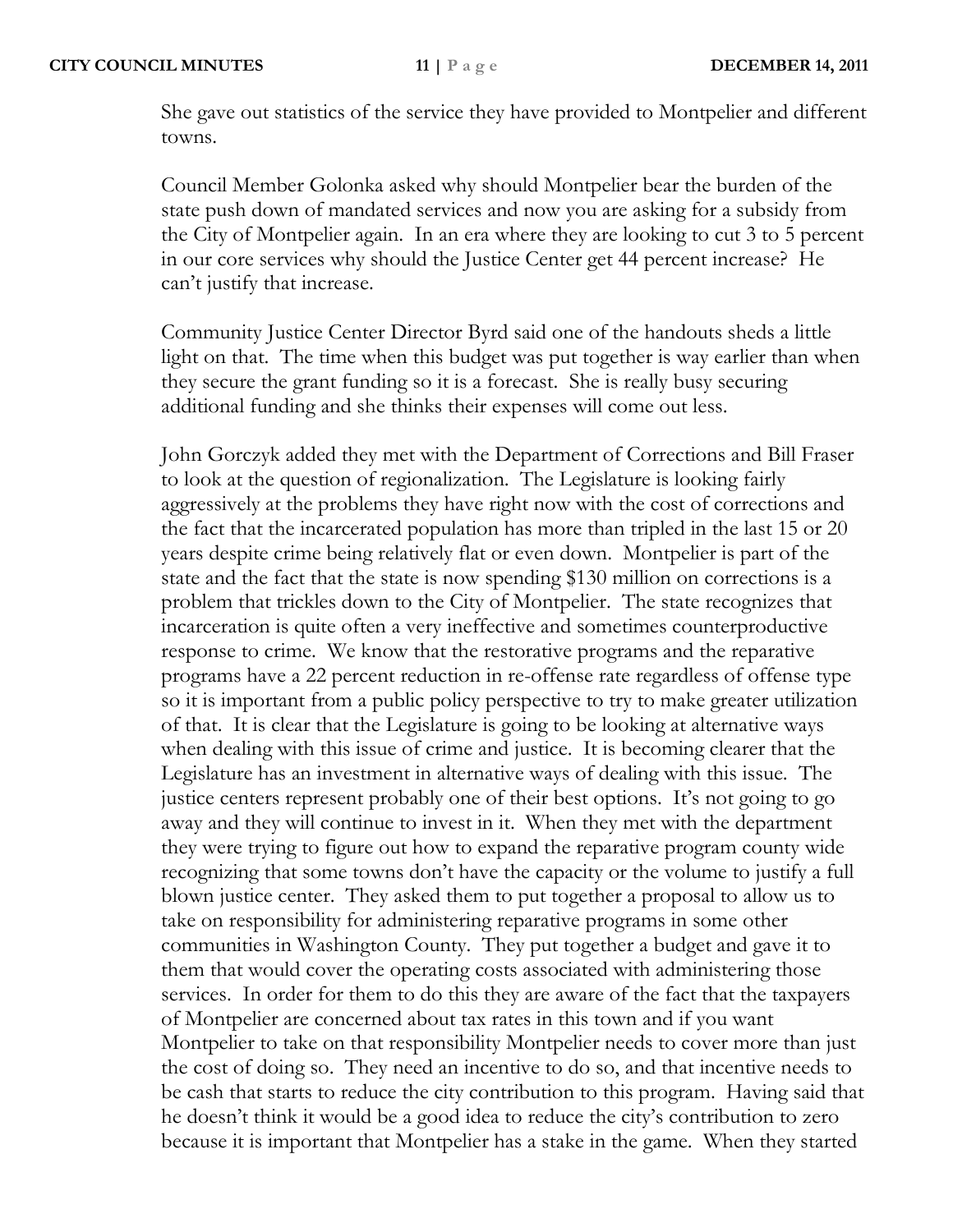the whole concept of justice centers it was important that they tie into municipal government so there could be a democratic process to look at the desirability, viability and using this approach to justice in lieu of the traditional criminal justice system. This is a good debate to have. It is important to recognize the communities have a stake in conflict and dispute resolution and to simply move the problem to the state and let the state deal with it in a system that is primarily punitive and doesn't address the needs of victims and is not effective with the needs of the offender either

Mayor Hooper asked Mr. Gorczyk if he could speculate on what our police might be doing if we weren't running emergency services. What are they preventing from having happen in our community?

Mr. Gorczyk replied what they are providing is a community based response for the police. The concept was that when something happens that is bad who do the police have to call? Where do they get help from? The only resource they have is arrest and referral to the state's attorney for prosecution. If there is no phone number and no one for them to look for an alternative response they will continue to use the state's attorneys, arrest and citation. You are seeing mental health increasingly involved. They have more access to mental health street workers to provide a social service. Chief Bombardier decided to hire someone who is going to wear a white coat instead of a blue coat to work the streets. The Montpelier Police Department similarly is looking for alternative ways to respond to the problems they are confronted with day in and day out, whether it is a mental health worker or a mediation program or community reparative board. It becomes a way of solving the problems rather than just passing them on to the next layer in the bureaucracy.

Council Member Weiss said there are two programs and they total in excess of \$230,000. When he looks at the line items there is no reimbursement to the city for rent, heat, and electricity. Should there be?

Mayor Hooper said they are a department of city government.

Paul Carnahan said all they said the city is paying for is the conflict assistance programs.

Judy Gibson said she was referring to the things that are specifically Montpelier based.

Community Justice Director Byrd said they have made some commitments to the city that certain services they will just deliver to city residents such as the conflict assistance program, special request for facilitation services, etc.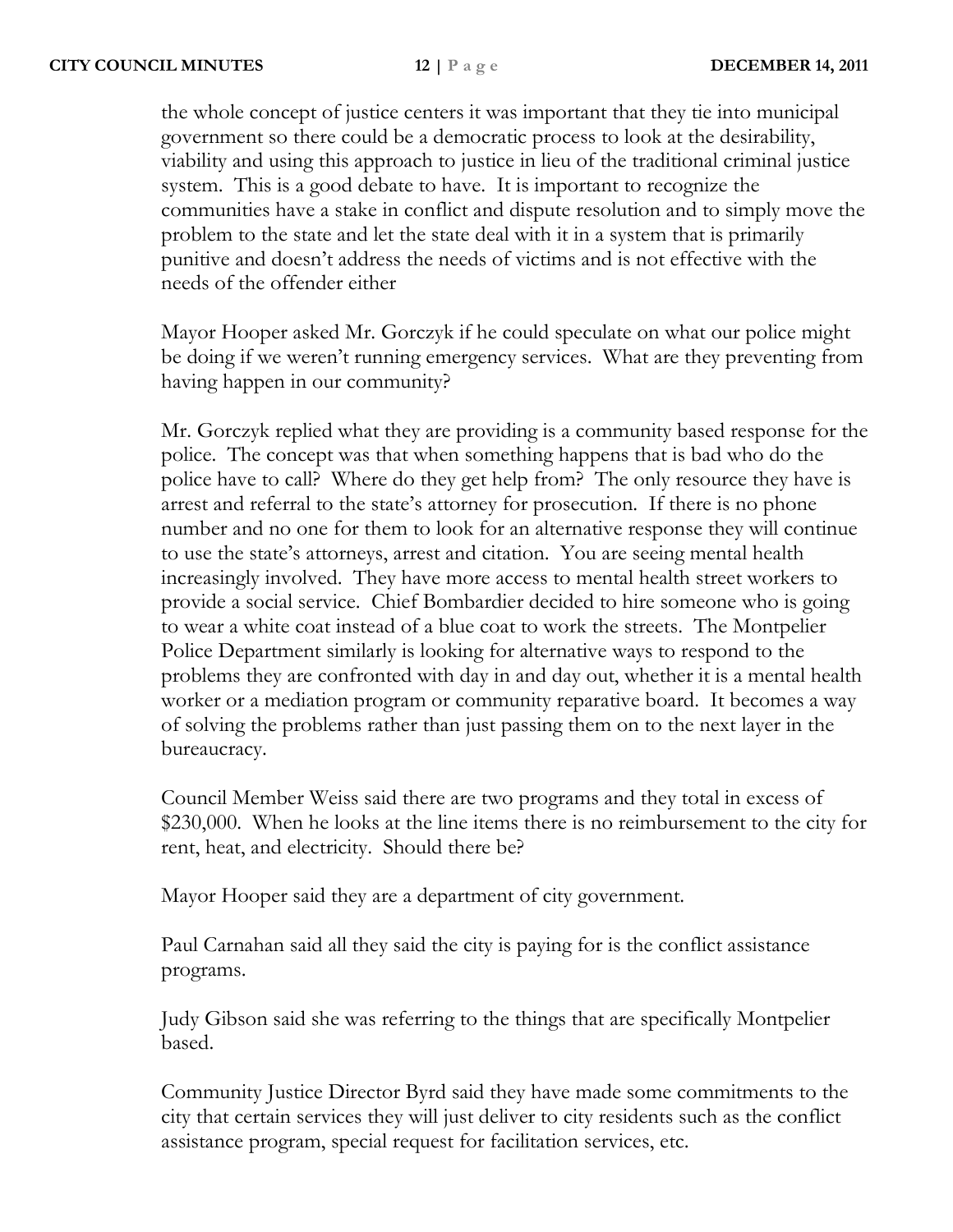Mr. Carnahan asked if Montpelier money went to some of the other programs as well.

Community Justice Director Byrd replied yes.

Linda Setchel said she wonders if she has more hard data about how much this is helping the city's crime rate. She would assume over time the need for a police force should be reduced if this program is effective.

Ben Huffman said he has always felt that the term "community" was a nice sounding word but he isn't sure it describes much. It doesn't correspond to a municipal boundary and the fact that this group is providing services to communities it has is evidence of that. He agrees with Mr. Gorczyk that this is a very important program and it is important to foster citizen participation in this process from the areas where perpetrators and the victims live but he doesn't know that sort of commitment by communities is defined by whether it is in a budget or not. Secondly, the larger issue before this group is that we have a host of such activities in Montpelier which are servicing people throughout the area who don't pay for it. He would suggest the bigger issue that should be taken to the Legislature would be to figure out a fair way so the people who are buying in financially are actually doing so on an equal basis. Is there an opportunity to bring this up explicitly?

Mr. Gorczyk said they brought it up with the Department of Corrections when they talked about possibly administering, supervising, training and helping to create a reparative capacity in other communities within the county. The funding that came to Montpelier had to be reflective in the fact that this isn't Montpelier's essential responsibility.

### **Montpelier Senior Center:**

Jana Clar, Director of the Senior Center; Johanna Nichols, bookkeeper at the Senior Center; Elizabeth Dodge, Chair of the Senior Advisory Board; and Bev Hill, Assistant City Manager, appeared before the Council to present this budget. They explained the fee structure for the different programs. She reported they have lost membership over the past year.

Jana Clar detailed the Senior Center budget and how they would reduce the operating costs by approximately 7 ½ percent. Why does Montpelier need a senior center? They promote healthy aging, lifelong learning and physical activity as well as affordable options for all seniors. They are a center for connecting with community resources and referral to other appropriate community partners. They recently helped a local senior who had become homeless to get back on her feet.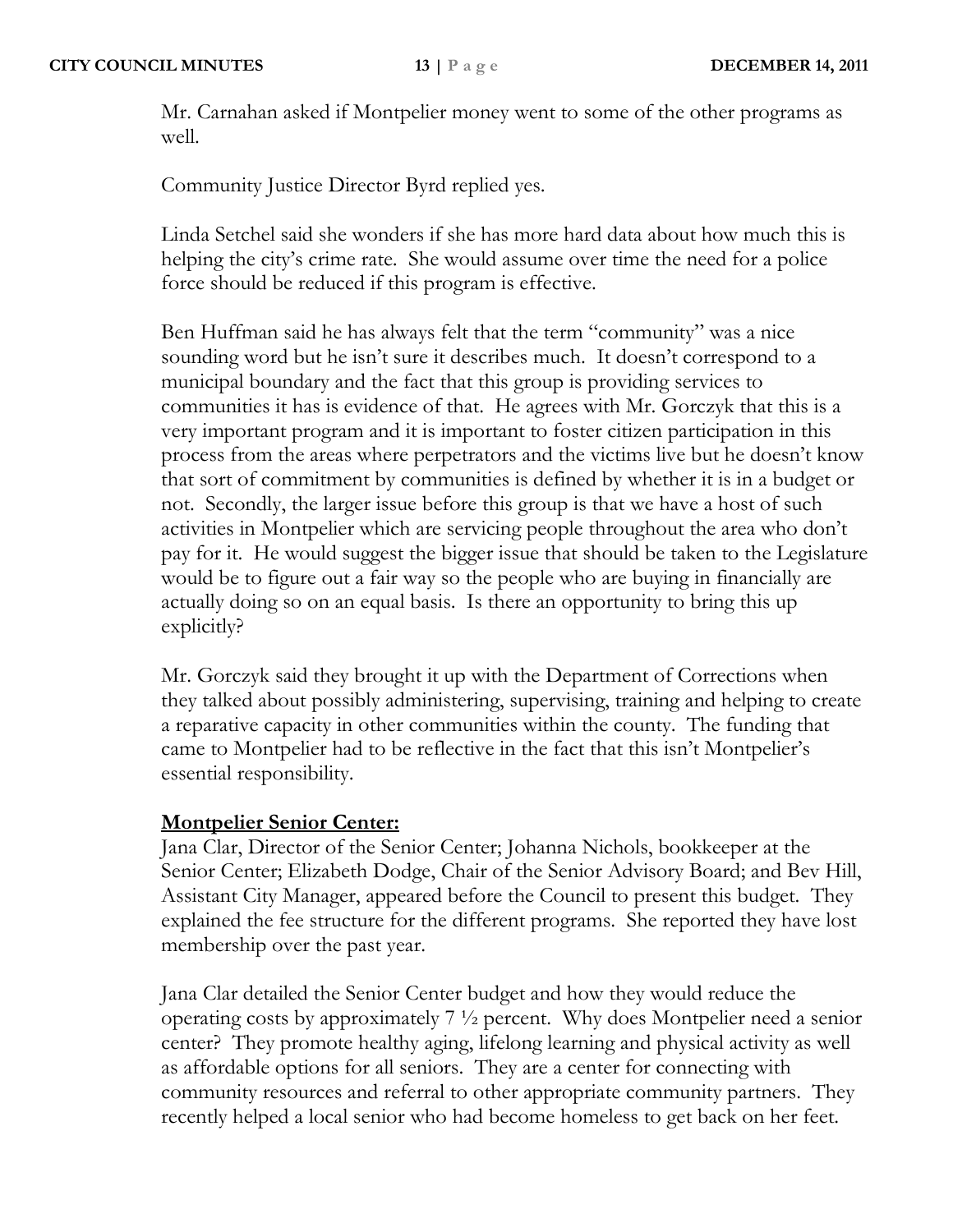The population in Montpelier is aging and is going to be increasing. They have a large number of program options in their classes. There are 9 different yoga classes and four different foreign language classes, book discussions, current events and writing classes. They also offer discounted memberships and privileges at some of the local gym facilities and discounted bowling. They offer free events to the public and are working at increasing their media outreach.

They are working hard to develop some policies and procedures. They have revamped the capital campaign and have \$60,000 left to raise. They are confident they will be able to meet the capital campaign goal by the end of the fiscal year. They are also doing more grant writing. In FY 2013 they will be moving back to 58 Barre Street. They are going to continue to focus on program development and increasing their options for younger and working seniors and the possible meal program.

She reviewed some of the cost savings. They have reduced their administrative management line item which accounted for a lot of the work Bev was doing for the Senior Center. They have revenue changes which she outlined for the Council. They are collecting some rental fees. They will be increasing fees for members' dues, meals cost and use of game room. They receive appropriations from Berlin, East Montpelier, Middlesex, Calais and Worcester.

Under contributions they have been collecting scholarship funds and doing a sliding fee for trips and classes. They are pursuing memorial gifts and on January  $28<sup>th</sup>$  there will be a benefit dinner and silent auction.

Bev Hill reported that the Community National Bank will give the capital campaign \$30,000 at the rate of \$10,000 per year over the next three years. It is their largest gift to date.

Richard Sheir from Loomis Street said they have gone over this for years on the contributions of \$1,000. As a working senior every program the center has is during working hours. We are talking about a \$50,000 subsidy for the other towns.

### **Parks and Tree Board**

Geoff Beyer, Parks Director and Tree Warden and members of the Tree Board appeared before the Council and presented their budget. They have worked hard to provide services efficiently. If they cut too much it really cuts into the services they can provide and how they leverage their services. It costs approximately \$44.00 from the average homeowner to support the parks budget. If they were to cut that over 10 percent he loses a VISTA or AmeriCorps member and the whole formula changes. The Tree Board has focused as a volunteer board for about 18 years on downtown trees and they have been a tremendous resource in planning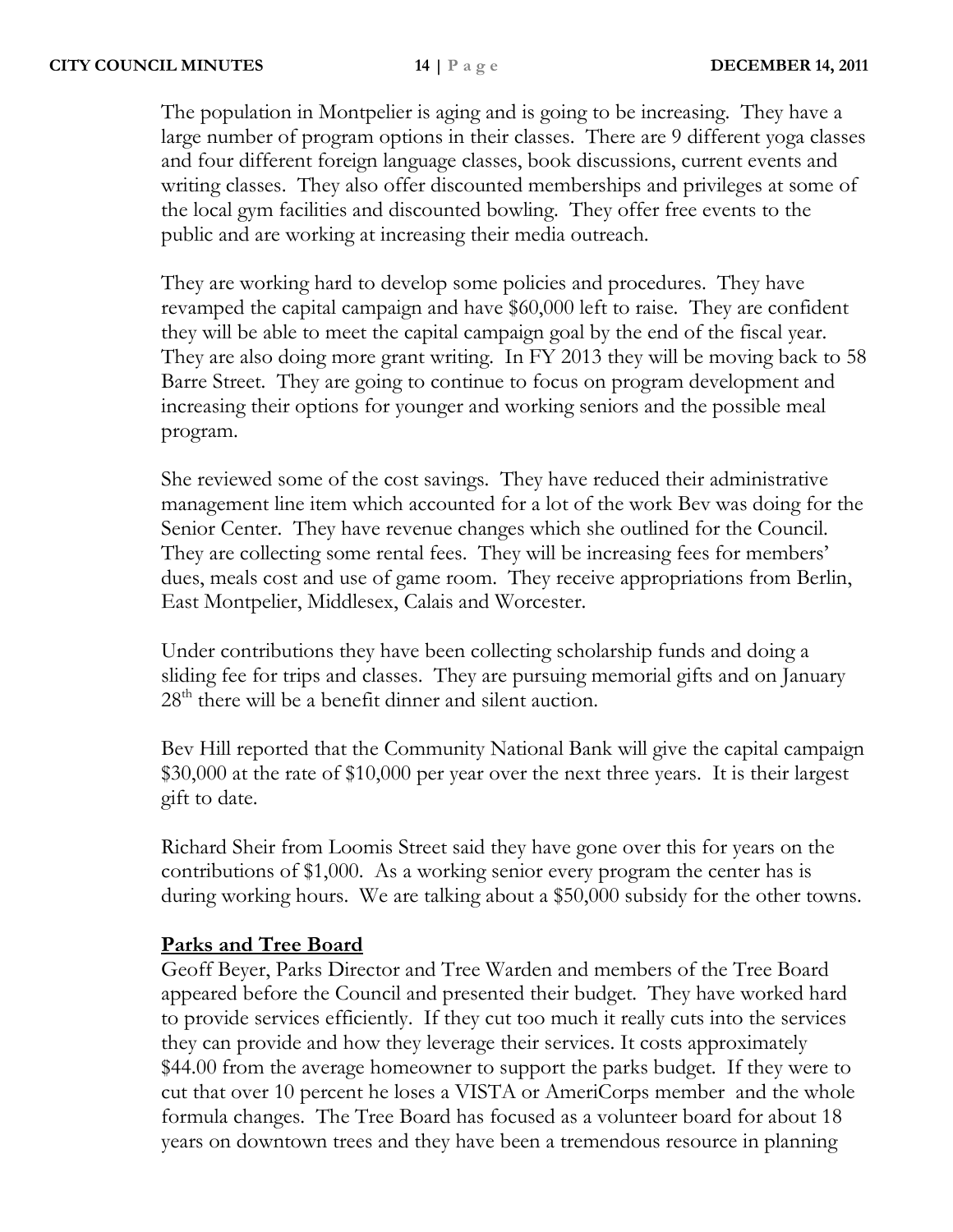and grant writing as well as starting a tree nursery. They help with pruning and planting the downtown trees. They receive a budget of \$2,000 a year to help maintain the tree nursery for the downtown trees. They have the Tree City USA application which makes them eligible for grants. The maintenance of the downtown trees has been carried at least 80 percent by the Tree Board. Tree management has focused on removing tree hazards to increase tree safety and pruning street trees. They have also been working on doing a tree inventory so they can be aware of tree hazards around the city.

In the parks program there is an increase in the summer budget for AmeriCorps. They have a lot of older equipment they are trying to maintain and the repair and miintenance costs from Public Works has gone up during the last 10 years.

Mayor Hooper asked if there was data on the use of the parks.

Parks Director Beyer said it is pretty solid. The number hasn't gone down. They manage over 400 acres made up of over 15 miles of trails, over 7 acres of lawns and 60 miles of road to take care of. North Branch River Park is as big as Hubbard Park and there are five pocket parks they also maintain.

City Manager Fraser asked if he had any idea how many nonresidents use the parks.

Parks Director Beyer said with Hubbard Park it is probably 30 percent nonresident use but there are more in-town regular users than there are out of town people. North Branch is more like 90 percent residents.

### **Planning Department**

Gwen Hallsmith, Planning Director reviewed her budget with the Council. Their budget is all staff. Over the past five years they have accomplished a lot. They have updated the Master Plan, raised grants for the city, redoing the Senior Center. They are working on the district energy project, different grants and programs like the REACH Project and Mazer grants. When you read through the Barriers to Housing Report a lot of what needs to be done rests on the Planning Department's shoulders. When you look at the whole picture they really try to build the social and infrastructure of the city that helps support people when times are hard. Now we are facing hard times and things like the community development programs give people loans if they need emergency repairs to their homes. Cutting the safety net in times when things are hard isn't always the most prudent way to go. Cities and governments are safety nets for people in economic hard times. Even though it looks tempting to save a little money by cutting back on government services she thinks Bill has very clearly made the case that the people who are hurt the most are the ones who can least afford it, and that is especially true in their department.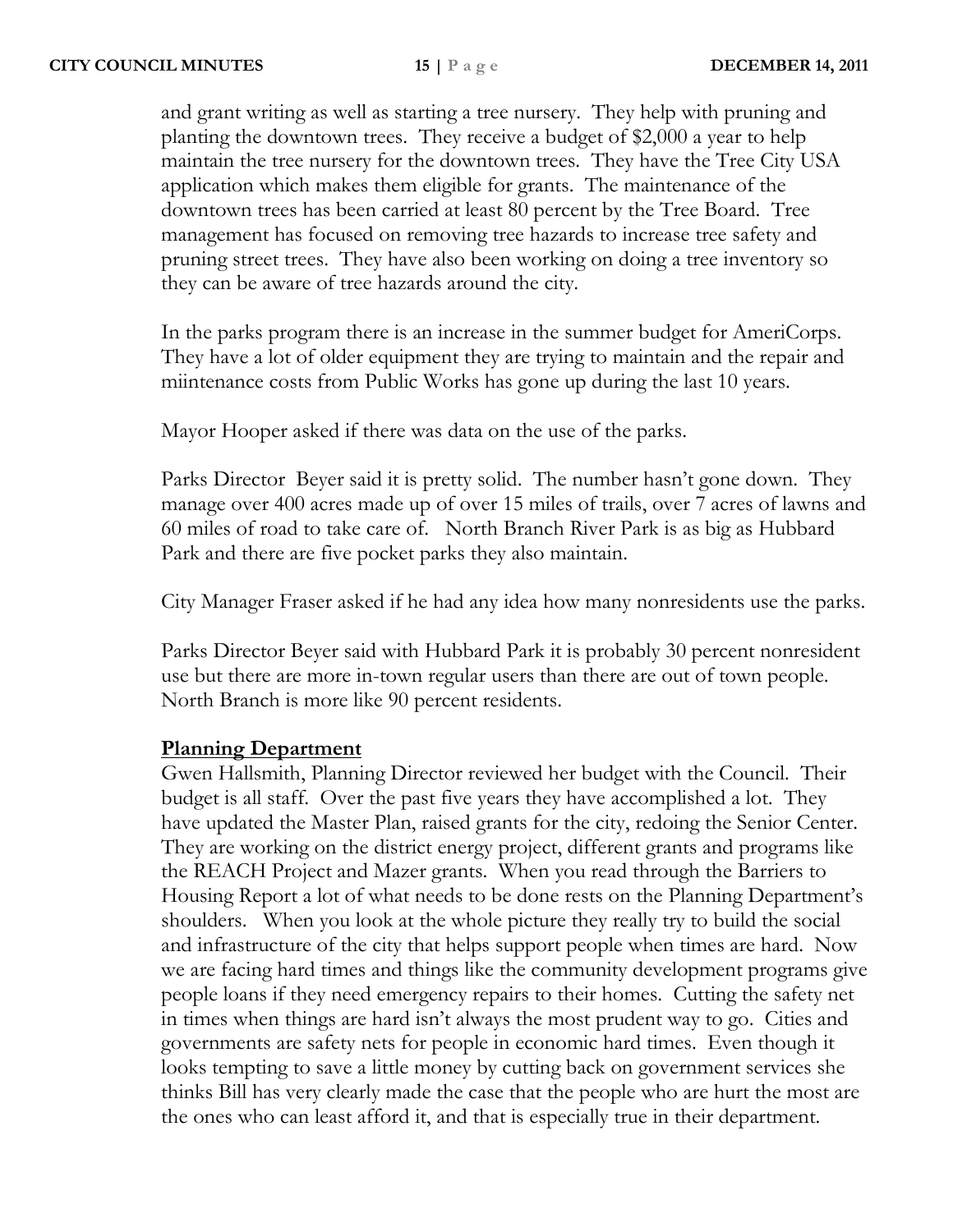In the future they expect to be doing another review of their fees. They are still moving forward with some of the major development projects and there are others being proposed. The Economic Development Committee is gearing up and looking at things like an incubator and different types of ways to revitalize the downtown. All of those would be eligible for community development block grant funds which is one of the major things they work with in their office. They are also in the middle of a major zoning change and trying to increase the entire community in that change because it is a major revision. They have used a municipal planning grant to look at the boundaries within the zoning districts and redrafted those boundaries for the first time in 20 years. They have streamlined the permitting process in the office. Now it is uncommon for people to walk out the same day with a permit and that wasn't the case six years ago.

They have redesigned the web site and it is time to look at that again. The last web redesign cost \$20,000 and it will be at least that much to do it again.

Council Member Golonka said the other purchased services are a 270 percent jump. What is that for?

Planning Director Hallsmith replied it is the planning software. It is now on hold.

Linda Setchell said the Planning Departments administers community development block grants and she asked how is what they do different than what the Central Vermont Regional Planning Commission does in administering those?

Planning Director Hallsmith replied they do them for Montpelier. The Central Vermont Regional Planning Commission does it for the smaller towns that don't have administrative staff. They aren't a community development agency.

Ms. Setchell said she doesn't know where to find out about all of the projects and what their status is. Where is that information?

City Manager Fraser explained where she could get that information.

Ms. Setchell asked where the information about how long these projects have been going on is. What are the costs to date over these projects?

Council Member Sherman asked if they had to cut their budget 3 or 5 percent what would happen.

Planning Director Hallsmith said 3 percent would have to come out of staff and people would lose their jobs, or she would have to take a \$15,000 pay cut. It is the people that are the least able to afford losing their jobs who are the first on the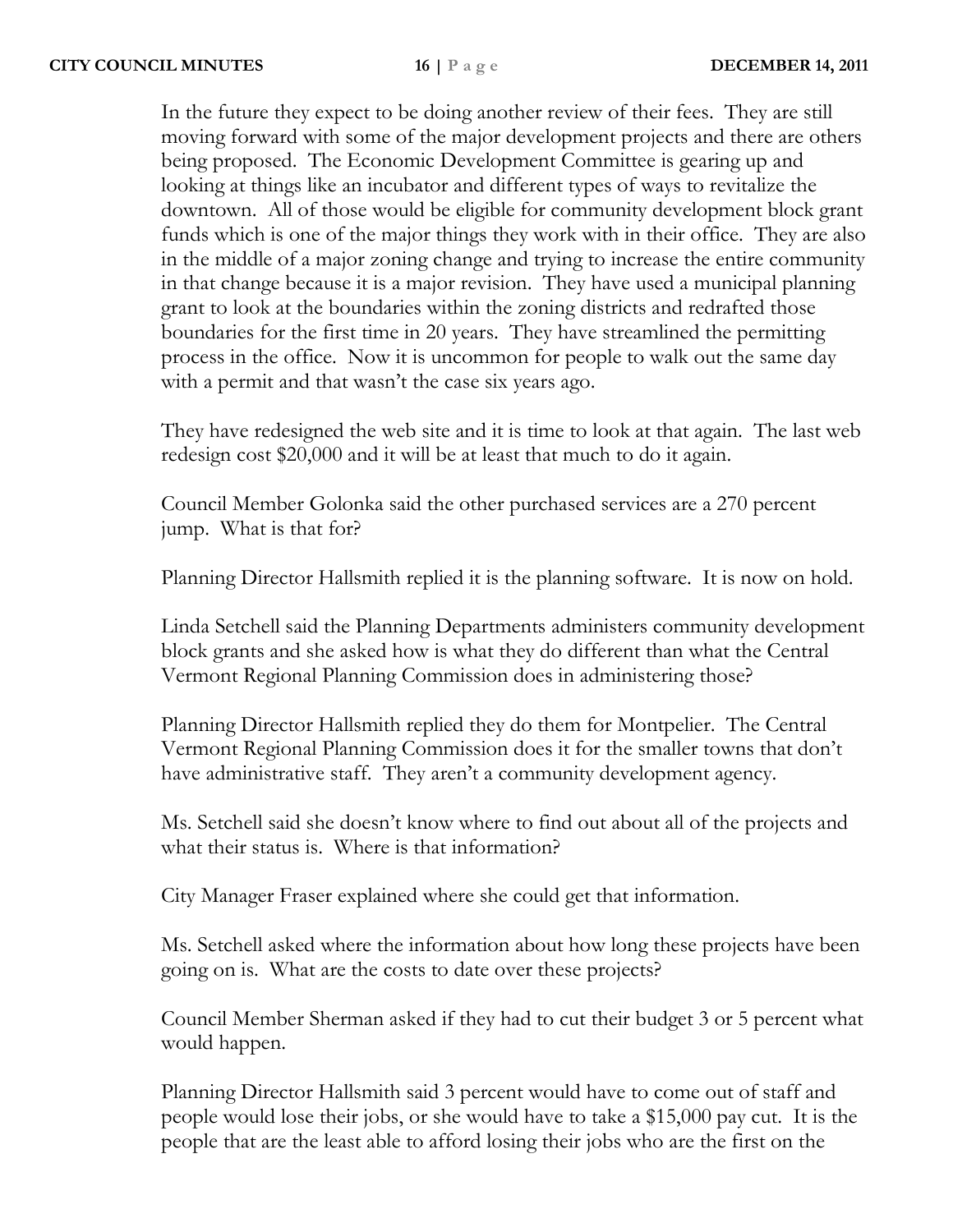chopping block and she has trouble with that. They are also the least expensive. The VISTA are volunteers in service to America and live in poverty and this is one of the rare jobs in our region that young people can get that is a professional track job and it is an important one that the city should keep because it's not a big expense and does an enormous amount of good in terms of keeping in touch with people in the city.

Mayor Hooper asked how many permits they issue a year.

Planning Director Hallsmith replied between 200 and 300.

Mayor Hooper said this is really tough on a lot of people whose lives are involved but it a process they have to go through and the Council's obligation.

City Manager Fraser said they are in the process right now of bringing the Building Inspector to the Planning Department. He felt this would be an improvement in customer service. It will be easier to have that shared information when you are sitting in the same office.

Mayor Hooper asked if it would be possible for Gwen to run the administrative officer. Would it be possible to combine those services?

Planning Director Hallsmith replied it is a full-time job. There is design review, floodplain management, and historic management.

Mayor Hooper asked if she could redesign or reorganize the department to reduce staff and still provide the services.

Planning Director Hallsmith replied no.

Council Member Weiss said it's not personnel but programs. What programs could be eliminated from planning and development? He doesn't see assisting those with the greatest need a planning and development function at all. Let's also look at programs.

Mayor Hooper said one of the things she has heard strongly this past month is an area to increase our services is in economic development and housing. There isn't the capacity within the current staffing to consolidate what they are doing so we can dedicate their work to something else without diminishing the existing services.

Planning Director Hallsmith replied a lot of what they do already is economic development and housing. Right now what she considers an economic development project is the district heating project. Energy is a huge part of our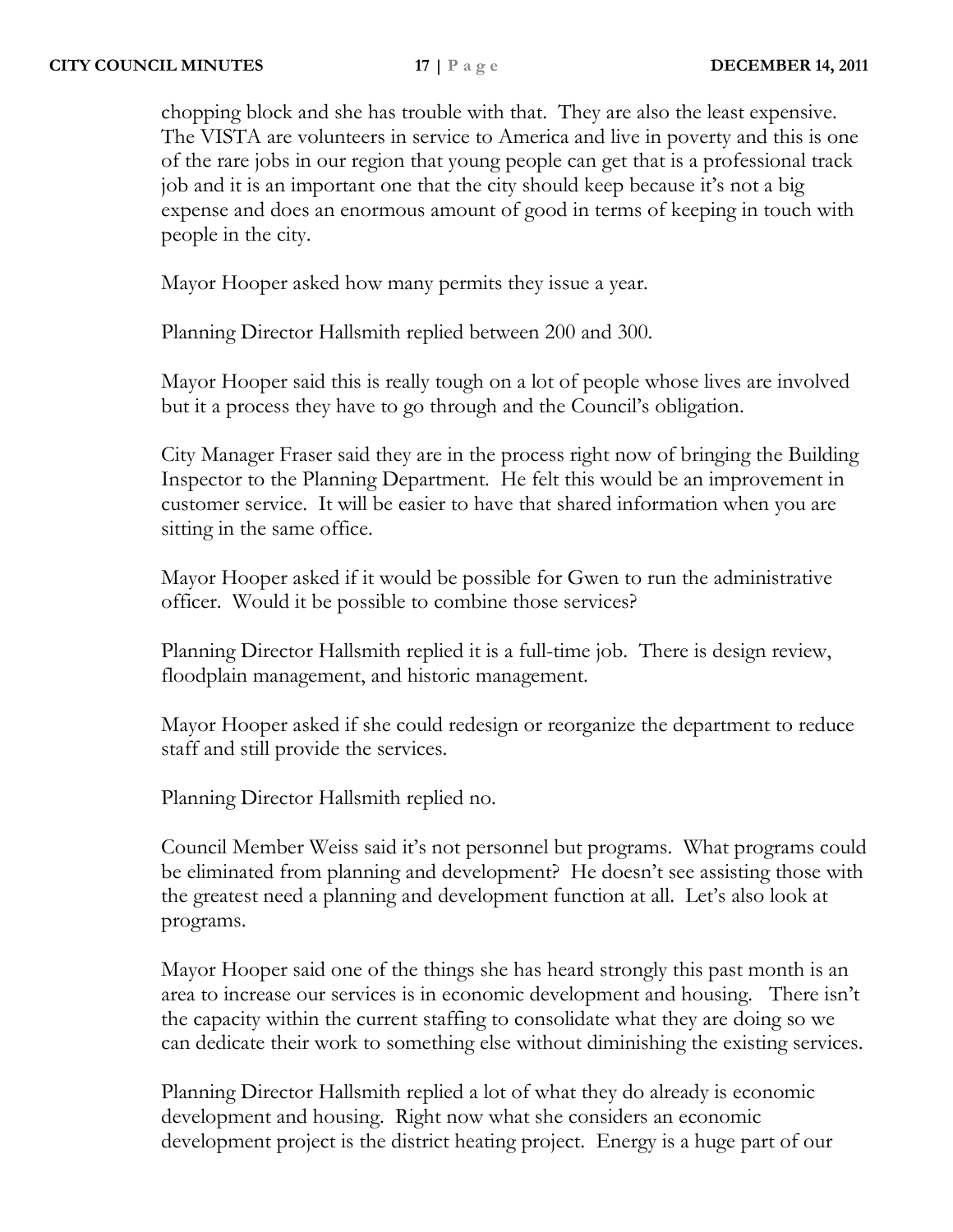economy. As that moves into implementation she will have time to do other kinds of economic development projects. REACH was an economic development project.

## 11-313. Reports by City Council

Council Member Sherman reported she is going to run for Council again and will be circulating petitions.

Council Member Weiss reported he and Bev met with the county people and their budget will rise about \$50,000 going from \$439,000 to \$490,000, but if you divide the \$50,000 by the 20 communities and it is only \$2,500 but no one will know until January what their rate will be because it depends upon the equalized grand list which is set by the state. Bev Hill had told him the front steps of the Court House have to be replaced because they are in the middle of a law suit right now. That project will cost about \$35,000. The Union Elementary School periodically creates a traffic problem on School Street and the street coming down. One of the citizens called about it and the Police Chief and Public Works Director solved the problem. On Tuesday night the City of Barre agreed to put in its budget its share of the \$15,000 for regionalization.

Council Member Jarvis said the MDCA has a lot of energy and enthusiasm right now about all kinds of ideas to revitalize the downtown. She invited everyone to se come to First Night.

11-316. Mayor's Report

None.

11-317. Report by City Clerk-Treasurer

City Treasurer Hoyt said the Water and Sewer bills are due on Thursday, December  $15^{\text{th}}$ .

11-318. Status Reports by City Manager

City Manager Fraser said at next week's meeting they will be doing the police and fire budgets and talking about local options taxes and charter changes. Today the